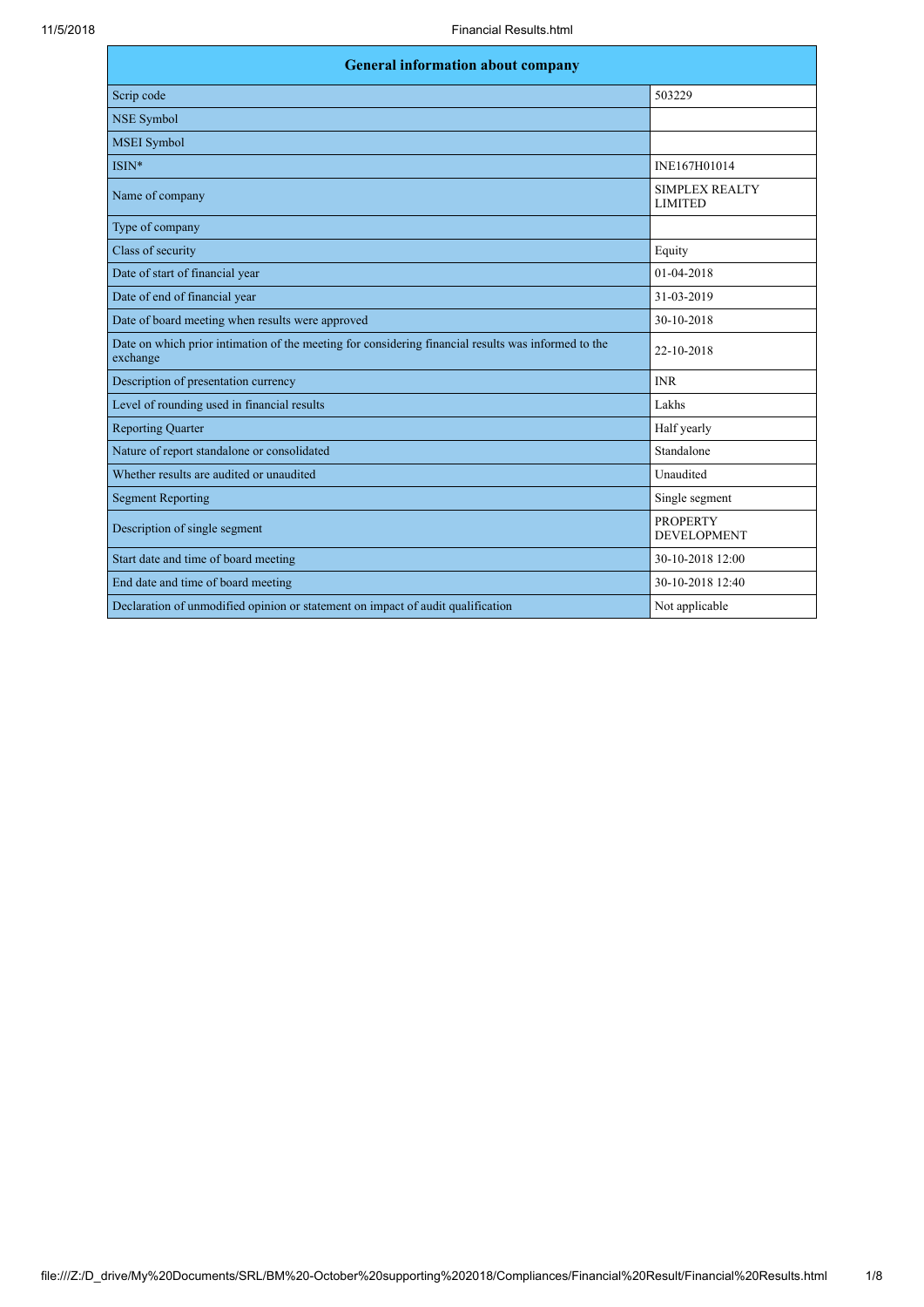| <b>Financial Results - Ind-AS</b> |                                                                                                                                                                                               |                                                              |                                                               |
|-----------------------------------|-----------------------------------------------------------------------------------------------------------------------------------------------------------------------------------------------|--------------------------------------------------------------|---------------------------------------------------------------|
|                                   | <b>Particulars</b>                                                                                                                                                                            | 3 months/ 6 months ended<br>$(dd{\text{-}\!\text{mm-}}yyyy)$ | Year to date figures for current period<br>ended (dd-mm-yyyy) |
| A                                 | Date of start of reporting period                                                                                                                                                             | 01-07-2018                                                   | 01-04-2018                                                    |
| $\overline{B}$                    | Date of end of reporting period                                                                                                                                                               | 30-09-2018                                                   | 30-09-2018                                                    |
| $\mathbf C$                       | Whether results are audited or unaudited                                                                                                                                                      | Unaudited                                                    | Unaudited                                                     |
| D                                 | Nature of report standalone or consolidated                                                                                                                                                   | Standalone                                                   | Standalone                                                    |
| Part<br>L                         | Blue color marked fields are non-mandatory. For Consolidated Results, if the company has no figures for 3 months / 6<br>months ended, in such case zero shall be inserted in the said column. |                                                              |                                                               |
| 1                                 | <b>Income</b>                                                                                                                                                                                 |                                                              |                                                               |
|                                   | Revenue from operations                                                                                                                                                                       | 127.7                                                        | 363.08                                                        |
|                                   | Other income                                                                                                                                                                                  | 155.33                                                       | 301.81                                                        |
|                                   | <b>Total income</b>                                                                                                                                                                           | 283.03                                                       | 664.89                                                        |
| $\overline{2}$                    | <b>Expenses</b>                                                                                                                                                                               |                                                              |                                                               |
| (a)                               | Cost of materials consumed                                                                                                                                                                    | 103.3                                                        | 361.68                                                        |
| (b)                               | Purchases of stock-in-trade                                                                                                                                                                   | $\Omega$                                                     | $\mathbf{0}$                                                  |
| (c)                               | Changes in inventories of finished goods, work-in-<br>progress and stock-in-trade                                                                                                             | $\boldsymbol{0}$                                             | $\mathbf{0}$                                                  |
| (d)                               | Employee benefit expense                                                                                                                                                                      | 70.44                                                        | 142.81                                                        |
| (e)                               | Finance costs                                                                                                                                                                                 | 8.38                                                         | 16.93                                                         |
| (f)                               | Depreciation, depletion and amortisation expense                                                                                                                                              | 4.43                                                         | 8.59                                                          |
| (f)                               | <b>Other Expenses</b>                                                                                                                                                                         |                                                              |                                                               |
| $\mathbf{1}$                      | Other Expenses                                                                                                                                                                                | 84.18                                                        | 147.08                                                        |
| 10                                |                                                                                                                                                                                               |                                                              |                                                               |
|                                   | <b>Total other expenses</b>                                                                                                                                                                   | 84.18                                                        | 147.08                                                        |
|                                   | <b>Total expenses</b>                                                                                                                                                                         | 270.73                                                       | 677.09                                                        |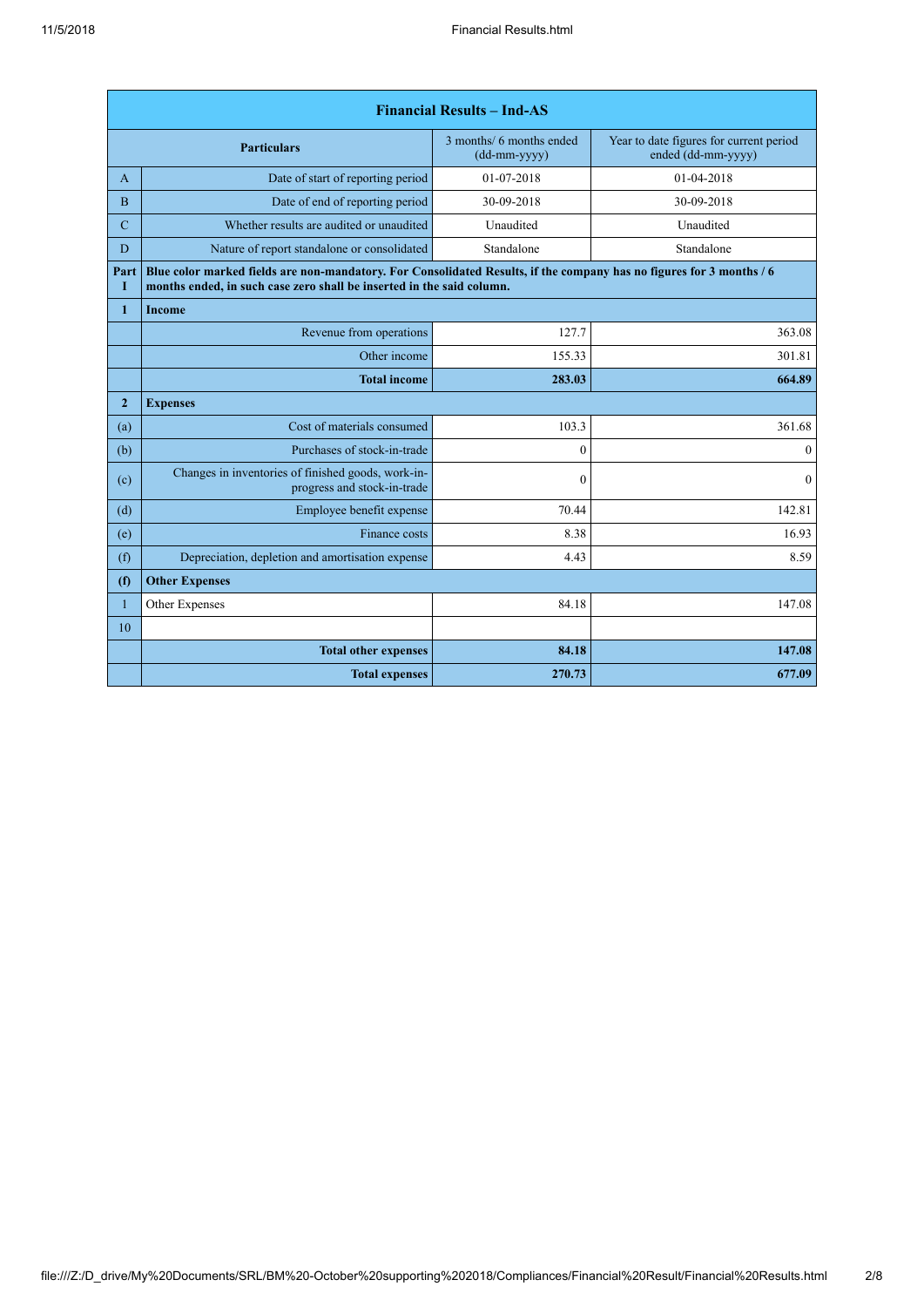| <b>Financial Results - Ind-AS</b>                               |                                                                                                                                                                                               |                                          |                                                               |
|-----------------------------------------------------------------|-----------------------------------------------------------------------------------------------------------------------------------------------------------------------------------------------|------------------------------------------|---------------------------------------------------------------|
|                                                                 | <b>Particulars</b>                                                                                                                                                                            | 3 months/ 6 months<br>ended (dd-mm-yyyy) | Year to date figures for current<br>period ended (dd-mm-yyyy) |
| A                                                               | Date of start of reporting period                                                                                                                                                             | 01-07-2018                               | 01-04-2018                                                    |
| B                                                               | Date of end of reporting period                                                                                                                                                               | 30-09-2018                               | 30-09-2018                                                    |
| Whether results are audited or unaudited<br>$\mathcal{C}$       |                                                                                                                                                                                               | Unaudited                                | Unaudited                                                     |
| D<br>Nature of report standalone or consolidated                |                                                                                                                                                                                               | Standalone                               | Standalone                                                    |
| Part<br>I                                                       | Blue color marked fields are non-mandatory. For Consolidated Results, if the company has no figures for 3 months / 6<br>months ended, in such case zero shall be inserted in the said column. |                                          |                                                               |
| 3                                                               | Total profit before exceptional items and tax                                                                                                                                                 | 12.3                                     | $-12.2$                                                       |
| $\overline{4}$                                                  | Exceptional items                                                                                                                                                                             | $\theta$                                 | $\mathbf{0}$                                                  |
| 5                                                               | <b>Total profit before tax</b>                                                                                                                                                                | 12.3                                     | $-12.2$                                                       |
| $\overline{7}$                                                  | <b>Tax expense</b>                                                                                                                                                                            |                                          |                                                               |
| 8                                                               | Current tax                                                                                                                                                                                   | $\boldsymbol{0}$                         | $\mathbf{0}$                                                  |
| 9                                                               | Deferred tax                                                                                                                                                                                  | 6.96                                     | $-3.22$                                                       |
| 10                                                              | <b>Total tax expenses</b>                                                                                                                                                                     | 6.96                                     | $-3.22$                                                       |
| 11                                                              | Net movement in regulatory deferral account balances related to<br>profit or loss and the related deferred tax movement                                                                       | $\mathbf{0}$                             | $\mathbf{0}$                                                  |
| 14<br>Net Profit Loss for the period from continuing operations |                                                                                                                                                                                               | 5.34                                     | $-8.98$                                                       |
| 15                                                              | Profit (loss) from discontinued operations before tax                                                                                                                                         | $\theta$                                 | $\boldsymbol{0}$                                              |
| 16                                                              | Tax expense of discontinued operations                                                                                                                                                        | $\mathbf{0}$                             | $\mathbf{0}$                                                  |
| 17                                                              | Net profit (loss) from discontinued operation after tax                                                                                                                                       | $\mathbf{0}$                             | $\theta$                                                      |
| 19                                                              | Share of profit (loss) of associates and joint ventures accounted for<br>using equity method                                                                                                  | $\theta$                                 | $\Omega$                                                      |
| 21                                                              | <b>Total profit (loss) for period</b>                                                                                                                                                         | 5.34                                     | $-8.98$                                                       |
| 22                                                              | Other comprehensive income net of taxes                                                                                                                                                       | $-10.27$                                 | $-4.96$                                                       |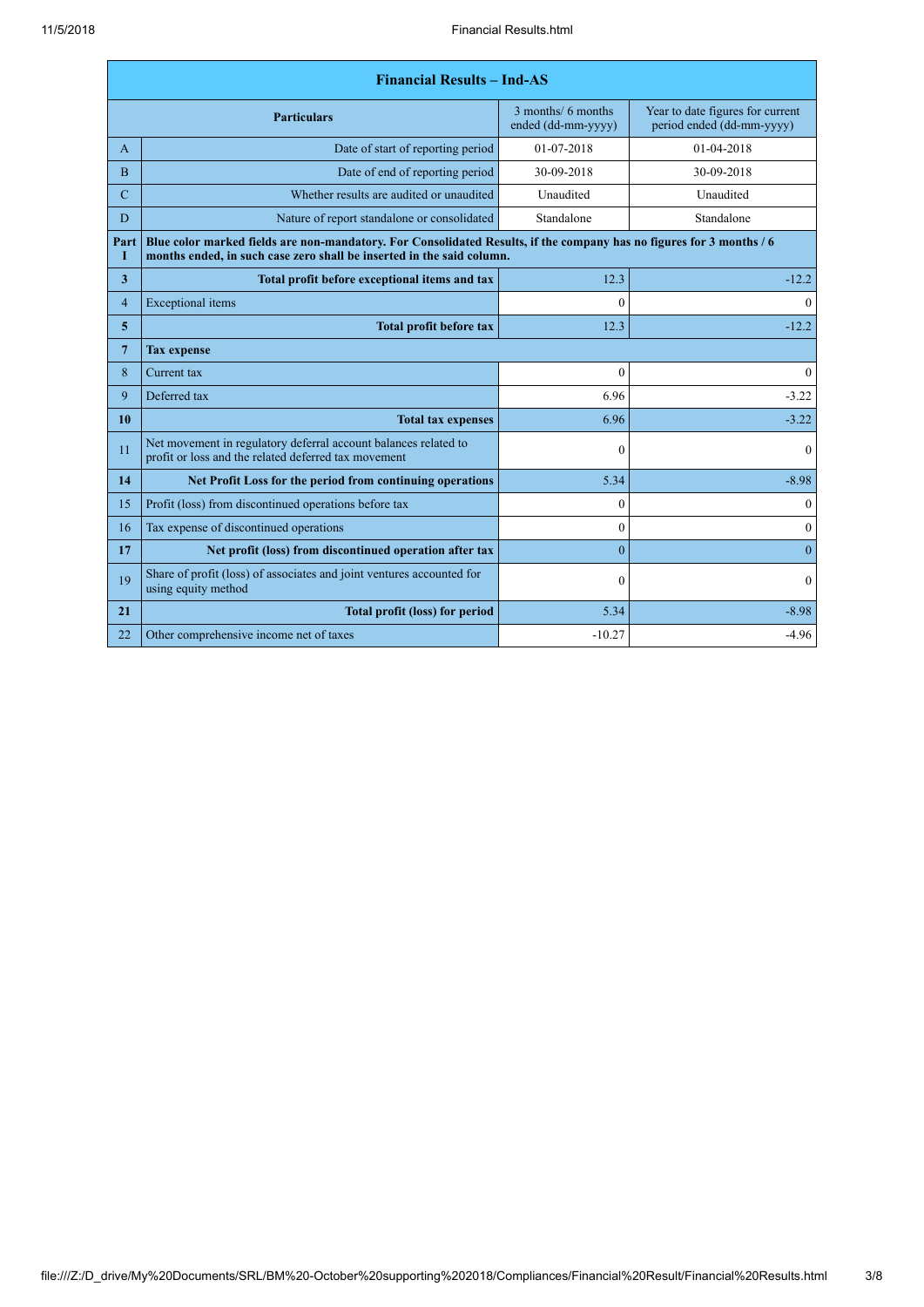|                                                                     | <b>Financial Results - Ind-AS</b>                                                                                                                                                             |                                          |                                                               |  |
|---------------------------------------------------------------------|-----------------------------------------------------------------------------------------------------------------------------------------------------------------------------------------------|------------------------------------------|---------------------------------------------------------------|--|
|                                                                     | <b>Particulars</b>                                                                                                                                                                            | 3 months/ 6 months ended<br>(dd-mm-yyyy) | Year to date figures for current period<br>ended (dd-mm-yyyy) |  |
| A                                                                   | Date of start of reporting period                                                                                                                                                             | 01-07-2018                               | 01-04-2018                                                    |  |
| B                                                                   | Date of end of reporting period                                                                                                                                                               | 30-09-2018                               | 30-09-2018                                                    |  |
| $\mathbf C$                                                         | Whether results are audited or unaudited                                                                                                                                                      | Unaudited                                | Unaudited                                                     |  |
| D                                                                   | Nature of report standalone or consolidated                                                                                                                                                   | Standalone                               | Standalone                                                    |  |
| Part<br>I                                                           | Blue color marked fields are non-mandatory. For Consolidated Results, if the company has no figures for 3 months / 6<br>months ended, in such case zero shall be inserted in the said column. |                                          |                                                               |  |
| 23                                                                  | <b>Total Comprehensive Income for the period</b>                                                                                                                                              | $-4.93$                                  | $-13.94$                                                      |  |
| 24                                                                  | Total profit or loss, attributable to                                                                                                                                                         |                                          |                                                               |  |
|                                                                     | Profit or loss, attributable to owners of parent                                                                                                                                              |                                          |                                                               |  |
|                                                                     | Total profit or loss, attributable to non-controlling interests                                                                                                                               |                                          |                                                               |  |
| 25                                                                  | Total Comprehensive income for the period attributable to                                                                                                                                     |                                          |                                                               |  |
|                                                                     | Comprehensive income for the period attributable to owners of<br>parent                                                                                                                       | $\boldsymbol{0}$                         | $\mathbf{0}$                                                  |  |
|                                                                     | Total comprehensive income for the period attributable to<br>owners of parent non-controlling interests                                                                                       | $\mathbf{0}$                             | $\boldsymbol{0}$                                              |  |
| 26                                                                  | Details of equity share capital                                                                                                                                                               |                                          |                                                               |  |
|                                                                     | Paid-up equity share capital                                                                                                                                                                  | 299.14                                   | 299.14                                                        |  |
|                                                                     | Face value of equity share capital                                                                                                                                                            | 10                                       | 10                                                            |  |
| 27                                                                  | <b>Details of debt securities</b>                                                                                                                                                             |                                          |                                                               |  |
| 28                                                                  | Reserves excluding revaluation reserve                                                                                                                                                        |                                          |                                                               |  |
| 29                                                                  | <b>Earnings per share</b>                                                                                                                                                                     |                                          |                                                               |  |
| $\mathbf{i}$<br>Earnings per equity share for continuing operations |                                                                                                                                                                                               |                                          |                                                               |  |
|                                                                     | Basic earnings (loss) per share from continuing operations                                                                                                                                    | 0.18                                     | $-0.3$                                                        |  |
|                                                                     | Diluted earnings (loss) per share from continuing operations                                                                                                                                  | 0.18                                     | $-0.3$                                                        |  |
| ii.                                                                 | Earnings per equity share for discontinued operations                                                                                                                                         |                                          |                                                               |  |
|                                                                     | Basic earnings (loss) per share from discontinued operations                                                                                                                                  | 0.18                                     | $-0.3$                                                        |  |
|                                                                     | Diluted earnings (loss) per share from discontinued operations                                                                                                                                | 0.18                                     | $-0.3$                                                        |  |
| ii                                                                  | Earnings per equity share                                                                                                                                                                     |                                          |                                                               |  |
|                                                                     | Basic earnings (loss) per share from continuing and<br>discontinued operations                                                                                                                | 0.36                                     | $-0.6$                                                        |  |
|                                                                     | Diluted earnings (loss) per share from continuing and<br>discontinued operations                                                                                                              | 0.36                                     | $-0.6$                                                        |  |
| 30                                                                  | Debt equity ratio                                                                                                                                                                             |                                          |                                                               |  |
| 31                                                                  | Debt service coverage ratio                                                                                                                                                                   |                                          |                                                               |  |
| 32                                                                  | Interest service coverage ratio                                                                                                                                                               |                                          |                                                               |  |
| 33                                                                  | <b>Disclosure of notes on financial results</b>                                                                                                                                               |                                          |                                                               |  |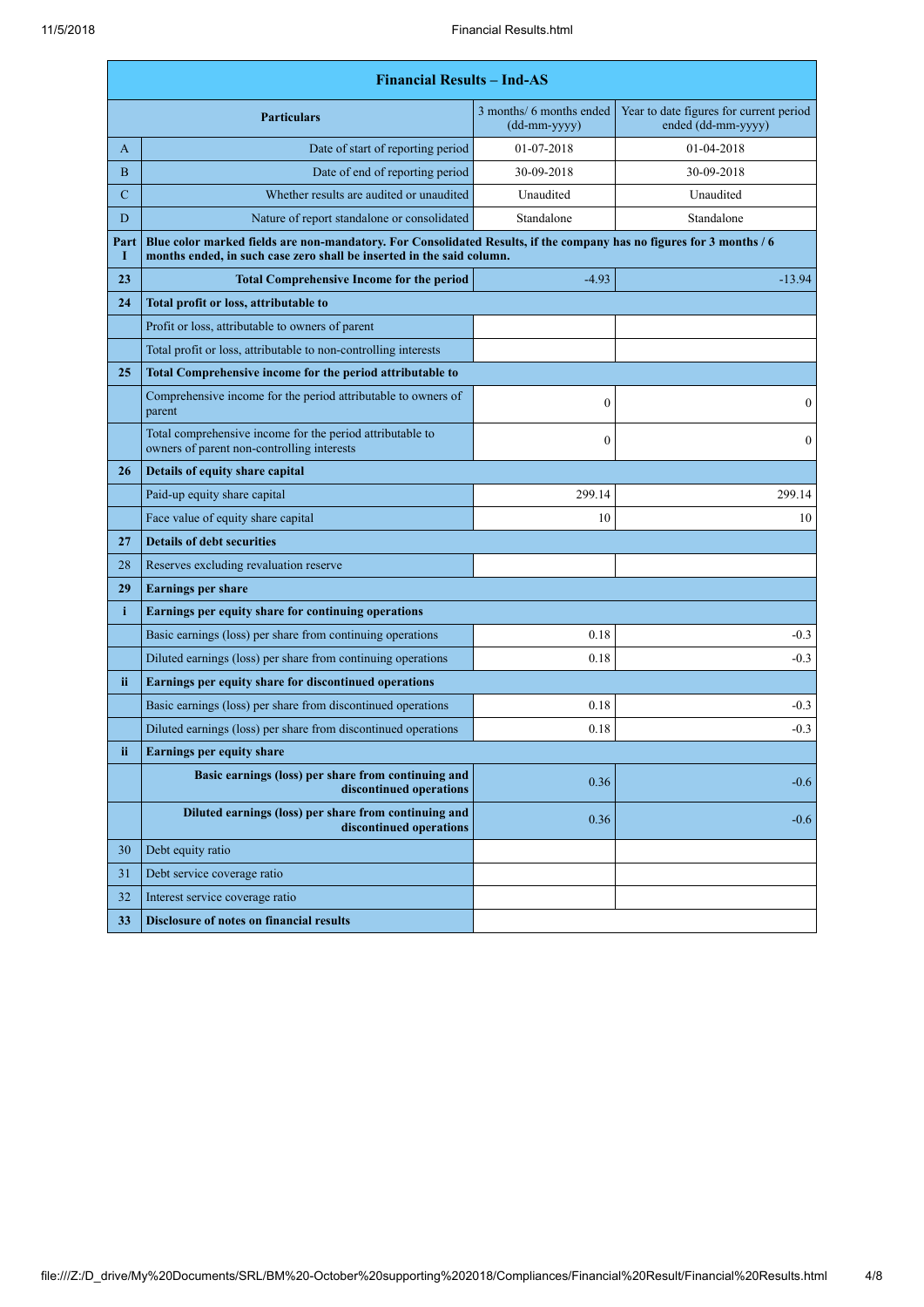|                | <b>Statement of Asset and Liabilities</b>         |                              |  |
|----------------|---------------------------------------------------|------------------------------|--|
|                | Particulars                                       | Half year ended (dd-mm-yyyy) |  |
|                | Date of start of reporting period                 | 01-04-2018                   |  |
|                | Date of end of reporting period                   | 30-09-2018                   |  |
|                | Whether results are audited or unaudited          | Unaudited                    |  |
|                | Nature of report standalone or consolidated       | Standalone                   |  |
|                | <b>Assets</b>                                     |                              |  |
| 1              | <b>Non-current assets</b>                         |                              |  |
|                | Property, plant and equipment                     | 153.12                       |  |
|                | Capital work-in-progress                          |                              |  |
|                | Investment property                               | 239.5                        |  |
|                | Goodwill                                          | $\mathbf{0}$                 |  |
|                | Other intangible assets                           | $\mathbf{0}$                 |  |
|                | Intangible assets under development               |                              |  |
|                | Biological assets other than bearer plants        |                              |  |
|                | Investments accounted for using equity method     |                              |  |
|                | <b>Non-current financial assets</b>               |                              |  |
|                | Non-current investments                           | $\mathbf{0}$                 |  |
|                | Trade receivables, non-current                    |                              |  |
|                | Loans, non-current                                | 4.52                         |  |
|                | Other non-current financial assets                |                              |  |
|                | <b>Total non-current financial assets</b>         | 4.52                         |  |
|                | Deferred tax assets (net)                         | 440.71                       |  |
|                | Other non-current assets                          | 211.77                       |  |
|                | <b>Total non-current assets</b>                   | 1049.62                      |  |
| $\overline{2}$ | <b>Current assets</b>                             |                              |  |
|                | Inventories                                       | 3154.65                      |  |
|                | <b>Current financial asset</b>                    |                              |  |
|                | Current investments                               | 126.22                       |  |
|                | Trade receivables, current                        | 4.72                         |  |
|                | Cash and cash equivalents                         | 64.76                        |  |
|                | Bank balance other than cash and cash equivalents | 14.63                        |  |
|                | Loans, current                                    | 5045.4                       |  |
|                | Other current financial assets                    | 267.31                       |  |
|                | <b>Total current financial assets</b>             | 5523.04                      |  |
|                | Current tax assets (net)                          |                              |  |
|                | Other current assets                              | 1804.24                      |  |
|                | <b>Total current assets</b>                       | 10481.93                     |  |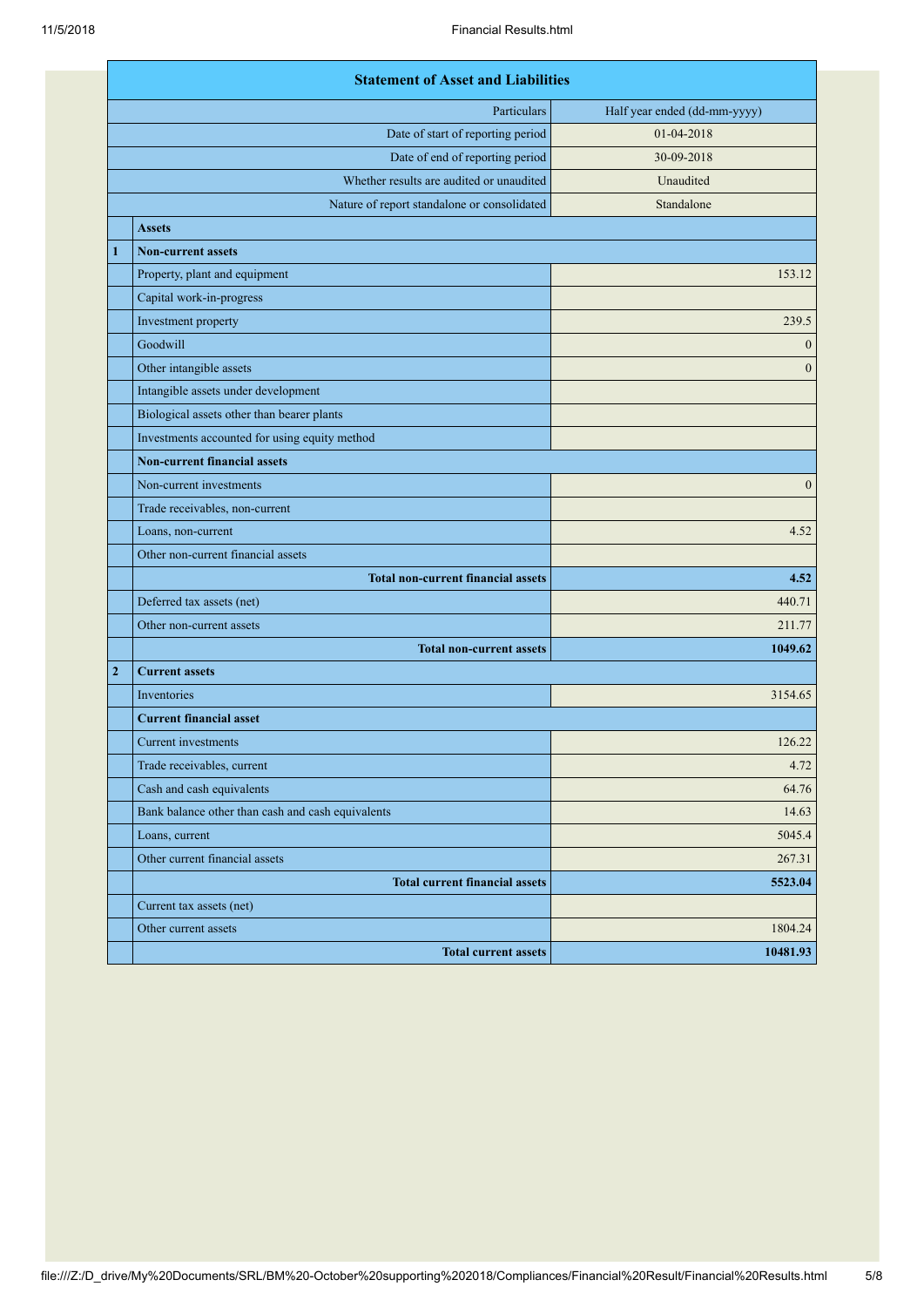|   | <b>Statement of Asset and Liabilities</b>                                                 |                              |  |
|---|-------------------------------------------------------------------------------------------|------------------------------|--|
|   | Particulars                                                                               | Half year ended (dd-mm-yyyy) |  |
|   | Date of start of reporting period                                                         | 01-04-2018                   |  |
|   | Date of end of reporting period                                                           | 30-09-2018                   |  |
|   | Whether results are audited or unaudited                                                  | Unaudited                    |  |
|   | Nature of report standalone or consolidated                                               | Standalone                   |  |
| 3 | Non-current assets classified as held for sale                                            |                              |  |
| 4 | Regulatory deferral account debit balances and related deferred tax Assets                |                              |  |
|   | <b>Total assets</b>                                                                       | 11531.55                     |  |
|   | <b>Equity and liabilities</b>                                                             |                              |  |
|   | <b>Equity</b>                                                                             |                              |  |
|   | Equity attributable to owners of parent                                                   |                              |  |
|   | Equity share capital                                                                      | 299.37                       |  |
|   | Other equity                                                                              | 10430.21                     |  |
|   | Total equity attributable to owners of parent                                             | 10729.58                     |  |
|   | Non controlling interest                                                                  |                              |  |
|   | <b>Total equity</b>                                                                       | 10729.58                     |  |
|   | <b>Liabilities</b>                                                                        |                              |  |
|   | <b>Non-current liabilities</b>                                                            |                              |  |
|   | <b>Non-current financial liabilities</b>                                                  |                              |  |
|   | Borrowings, non-current                                                                   | 290.11                       |  |
|   | Trade payables, non-current                                                               |                              |  |
|   | Other non-current financial liabilities                                                   | 18.29                        |  |
|   | <b>Total non-current financial liabilities</b>                                            | 308.4                        |  |
|   | Provisions, non-current                                                                   | 15.5                         |  |
|   | Deferred tax liabilities (net)                                                            |                              |  |
|   | Deferred government grants, Non-current                                                   |                              |  |
|   | Other non-current liabilities                                                             | 5.54                         |  |
|   | <b>Total non-current liabilities</b>                                                      | 329.44                       |  |
|   | <b>Current liabilities</b>                                                                |                              |  |
|   | <b>Current financial liabilities</b>                                                      |                              |  |
|   | Borrowings, current                                                                       | $\boldsymbol{0}$             |  |
|   | Trade payables, current                                                                   | 54.03                        |  |
|   | Other current financial liabilities                                                       | 262.03                       |  |
|   | <b>Total current financial liabilities</b>                                                | 316.06                       |  |
|   | Other current liabilities                                                                 | 110.68                       |  |
|   | Provisions, current                                                                       | 45.79                        |  |
|   | Current tax liabilities (Net)                                                             |                              |  |
|   | Deferred government grants, Current                                                       |                              |  |
|   | <b>Total current liabilities</b>                                                          | 472.53                       |  |
| 3 | Liabilities directly associated with assets in disposal group classified as held for sale |                              |  |
| 4 | Regulatory deferral account credit balances and related deferred tax liability            |                              |  |
|   | <b>Total liabilities</b>                                                                  | 801.97                       |  |
|   | <b>Total equity and liabilites</b>                                                        | 11531.55                     |  |
|   | Disclosure of notes on assets and liabilities                                             |                              |  |